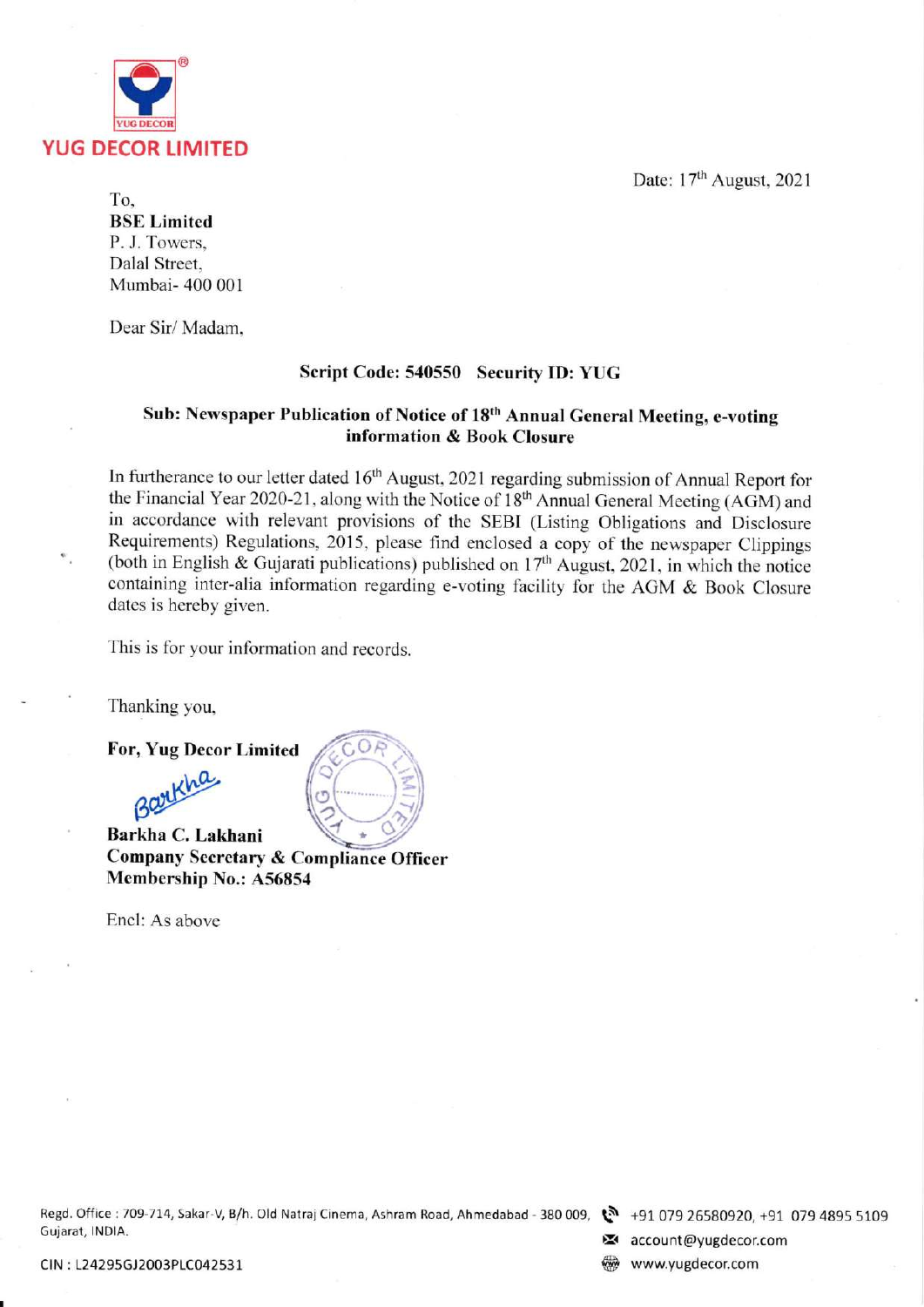# Public toilets with good water facility are the need of the hour



Free-lance Journalist, Writer & Cartoonist<br>**(dixitpatrakar@yahoo.in)** 

Ahmedabad, It is estimated that 2.5 billion people around the world do not have proper sanitation, that 1.1 billion people defecate n the open and that providing ilets could save the lives of<br>iore than 200,000 children more than 200,000 children each year. Sanitation is a global development priority. Diarrhoea caused by poor sanitation and unsafe water kills 315,000 children every year. Open defecation, unlike in other places, where it has a negative connotation, here it is something that is<br>completely normal, and even<br>sometimes wholesome, like<br>the fact that you have gone<br>for a morning walk, and you<br>have exercised your body and<br>you have gotten up early. Lack<br>of access to toilets has bee identified as a huge problem, particularly in rural. It not only spreads diseases like diarrhea but also exposes women to the risk of sexual assault when they go into the women to the risk of sexual<br>assault when they go into the<br>fields after dark.Cultural norms are hard to change and according to some, open-air defecation is seen as more sanitary by those who prefer to relieve themselves in the open rather than share a toilet. Disease transmission at work mostly caused by poor sanitation and hygiene practices, causes 17% of all workplace deaths. Public toilets with good

water facility are the need of

This Raksha Bandhan, an exquisite gift from Sublime House of Tea



Ahmedabad, The glorious festival of Raksha Bandhan embraces the royal Indian heritage & celebrates the unbreakable brother-sister bond undreakade drouter sister cont<br>with immense fervour.The elation and delight experiencedon Raksha Bandhan is a result of theauspicious traditionof gift giving. Adding to the spirit of celebration this Raksha Bandhan, Sublime House of Tea's plethora of unique

### One-stop solution to all your Kidswear - SCRAM



Ahmedabad, Going 'Vocal for Local' is the need of the hour, and wearing a wholly 'Made in India' tag can be an ideal alternative to overpriced brands from foreign shores. Recently unveiled brand Scram<br>Kidswear is a website, selling<br>high-quality, comfortable<br>clothing for ages ranging from<br>3 months to 12 years, with<br>superlative variety in terms of both comfort and design. It is the one-stop solution to all your troubles! With a wide range of rompers, coordinated agency<br>congresses, and<br>sweatshirts, to t-shirts, and<br>sweatshirts, hoodies, and<br>something to match young the find<br>condination of the binding to move<br>occasion. With vieward condination<br>contains, Scram's

"Parents have enough problems nowadays, and comfortable clothes for their children definitely shouldn't be one of them. We recognised the gap in the Indian market for good quality, trendy kids' clothing, which is locally made and has a social conscience. We wanted to meet this demand, while simultaneously supporting our indigenous talent. This is what spurred us to launch the Scram brand." Scram's products are trendy and yet easy on the wallet. (1-7)

the hour. In a country like<br>India it is yery difficult and India it is very difficult and takes a long time to change the practice of open It is surprising that the E-toilets installed in the city are not maintained properly.It is the malodour that discourages people from using public toilets.Most of the public

defecation in rural areas. Most of the toilets which are started for public use are being neglected by the people due to improper maintenance. It is the matter of hygiene that can attract more people to use toilet. toilets are not usable because of lack of cleanliness, electricity and water. As no efforts are taken by the local

India is racing to build toilets by 2019 for 600 million people or roughly half the population which lacks access to sanitization. Prime Minister NarendraModi has put it high on the national agenda, but the challenge could be daunting in a country where defecating in the open is a common sight and is accepted by many as normal. Our PM has already pledged to provide access to a toilet at every school and home in the<br>country by 2019, the 150th<br>anniversary of Mahatma<br>called Clean India, means the<br>cold clean India, means the<br>government will have to build<br>60 million toilets in that<br>timeframe. So far, about 9.5 million toilets have been built, according to the Indian Ministry of Water and **Sanitation** bodies to maintain them, e-<br>toilets to maintain in poor<br>condition. It is also observed<br>that the toilets have no proper<br>water supply and are badly<br>meant suce. With many people<br>conting to work to divide the best of the local education and awareness can<br>do something. Educated or<br>uneducated, people in rural<br>plumbing use open space for<br>plumbing use open space for<br>defecating. There are people<br>who think that open defecation<br>is more hygienic and hav an indoor toilet is dirty and<br>filthy. We need a grass root campaign on how many diseases can be avoided by basic cleanliness and how

gifting range presents you with the ideal opportunity to pamper your siblings with a day filled with health and happiness. Staying

committed to the gift of giving,<br>Sublime House of Tea, a proudly<br>women-led business continues<br>to support growers and their<br>families by sourcing directly from<br>them in fresh and small batches.

The refreshing blends come in<br>eco-conscious packaging and<br>offer a magnitude of wellnessenhancing benefits. These<br>blends provide a sense of<br>by warmth and comfort wrapped<br>together in acup to reenergies<br>and revitalise your bo

good night'srest. The benefits are many and the variety even more, making themthe perfect addition to your gifting ritual. (19-10)

spending on toilets is as important as developing other infrastructure. We don't need to build new temples, mosques, churches, gurudwaras etc. Public toilets with good water facility are the need of the hour. Bringing about a change in mindset is the

paramount need. Modi's approach is to use improved sanitation as a tool to combat poverty, develop the economy, and make India more attractive to business investment. The proposition is not an easy one: Half of India's population, at least 620 million people, defecates

outside.<br>Toilets play a crucial role<br>in creating a stong economy,<br>as well as improving health<br>and protecting people's safety<br>and protecting people's safety<br>and dignity, particularly<br>provision of hygienic toilets for<br>bure p our voice? (B-15 Jyoti-Kalash Society, Jodhpur Tekra, Satellite, Ahmedabad - 380 015)

ICAI Ahmedabad Branch launches Financial and Tax Literacy Drive



Ahmedabad, Chartered Accountants are always known for their expertise in Audits, Income Tax, GST, Company law, Information Technology and<br>always acting as a bridge to<br>connect the taxpayers and the<br>government. Now as true<br>partners in Nation building,<br>Chartered Accountants are also<br>taking up the role to spread<br>finance and tax literac Ahmedabad branch, as per the guidance of ICAI Delhi, has also prepared exhaustive material to be shared to all the participants. While the health of the country<br>is being taken care of by the<br>doctors, the Chartered<br>Accountants are standing tall<br>with the nation as Financial<br>doctors and are taking up the<br>responsibility to take care of the

people of our country. Under the<br>"Vitiyagyan – ICAI ka Abhiyaan"<br>of ICAI is now taking lead and<br>has decided to start this<br>mammoth initiative at<br>Ahmedabad from 15th August

2021. ICAI Ahmedabad Branch<br>Chairman CA Harit Dhariwal said<br>"Our team of dedicated<br>professionals would be<br>physically going to residential<br>societies, construction sites,<br>police stations, army camps,<br>slum areas, schools. col organisations online to spread this finance and tax literacy amongst the masses. ICAI WESTERN RAILWAY - WASCARA DIVISION PROVISION OF SUBWAY<br>https://www.ukipedia.org/2021

**PRODUCES AN ENGINEER CONSUMER CONSUMER AND CONSUMER CONSUMER CONSUMER TO A TRANSPORT OF A STATE CONSUMER CONSUMER CONSUMER CONSUMER CONSUMER CONSUMER CONSUMER CONSUMER CONSUMER CONSUMER CONSUMER CONSUMER CONSUMER CONSUME** 

Like us on: 2 facebook.com/Western

### Significant increase in sales and earnings: LANXESS raises guidance for fiscal 2021 again

to EUR 277 million. This positive development was driven by increasingly strong demand from the automotive

industry, with the Engineering Materials segment benefiting in particular. The Consumer Protection segment also developed strongly, with earnings almost reaching the high level of the previous year.

The Group managed to largely pass on the sharp increase in

Ahmedabad, Following a good second quarter, LANXESS has again raised its guidance for the full year 2021. The specialty chemicals<br>
company now expects EBITDA<br>
pre exceptionals to be<br>
between EUR 1 billion and EUR<br>
1.05 billion. The guidance also<br>
reflects the acquisition of<br>
Emerald Kalama Chemical,<br>
which was completed August, with an EBITDA<br>contribution of around EUR 35<br>2021. Previously, LANXESS<br>2021. Previously, LANXESS<br>expected earnings of between<br>EUR 950 million and EUR 1<br>billion. LANXESS significantly<br>increased EBITDA<br>exceptionals i quarter compared with the prior-year period, which was dominated by the pandemic: earnings were up by 23.7 percent from EUR 224 million

### Angel Broking employees change their LinkedIn profile surnames to 'One'

Ahmedabad, After rebranding itself as 'Angel One', the FinTech platform Angel Broking Ltd launched a LinkedIn campaign wherein its employees changed the surname on their profiles to<br>'One'. The company had also<br>coped in agency partners and<br>the surname to 'One' on the<br>social media platform for a<br>week. To spread the word<br>about the new brand name, the employees have also updated their cover photos to the brand cover photo reading - Angel Broking is now 'Angel One'. They have also created a buzz across channels with the main brand film on rebranding shared on their social media with the #AngelOneForAll. To resonate better with GenZ and Millennials, the FinTech platform Angel Broking commitment to client servicing<br>which was the hallmark of<br>Angel Broking. It will remain the<br>clients' trusted partner. As a<br>one-stop FinTech platform, it<br>has set a new stage for the<br>tech-savvy Millennials and GenZ aspiring to venture into the financial marketplace through their smartphones. (1-7)

Saudi Based Dr Siddeek Ahmed Awarded 2021 Pravasi Bharatiya Samman Award

that is usually held in New Delhi annually every year, but the sense of occasion and sentiment was palpable at the

embassy. Eram Group's<br>interests in India remain far<br>and wide and the company<br>employs 2000+ across 5<br>states who focus primarily on<br>developing indigenous<br>technology tailored to local

requirements primarily in the sanitation space via a R&D-based social enterprise, Eram Scientific Solutions, acquired by Dr Ahmed in the year 2011. (19-8)

Ahmedabad, At a special ceremony held at the Indian

Conventions organized annually since 2003, this award acknowledges august members of the Indian community and their tangible contribution in social and

# Arman Holdings Limited

Registered Office : 419, Rajhans Heights, Mini Bazar, Varachha Road, Surat- 395006.<br>Tel : 9586006569. Email ID : armanholdings.in@gmail.com. Website : www.armanholdings.in<br>CIN : L65993GJ1982PLC082961

| <b>Particulars</b>                                                                                                                                                                                                                                                                                                                                                                     | 3<br>months<br>ended<br>30/06/2021 | 3<br>months<br>ended<br>30/06/2020 | Financial<br>ended<br>Year<br>31/3/2021 |
|----------------------------------------------------------------------------------------------------------------------------------------------------------------------------------------------------------------------------------------------------------------------------------------------------------------------------------------------------------------------------------------|------------------------------------|------------------------------------|-----------------------------------------|
|                                                                                                                                                                                                                                                                                                                                                                                        | <b>Unaudited</b>                   | <b>Unaudited</b>                   | Audited                                 |
| Total income from Operations (net)                                                                                                                                                                                                                                                                                                                                                     | 122.18                             | 60.49                              | 157.05                                  |
| Net Profit from ordinary activities after tax                                                                                                                                                                                                                                                                                                                                          | 0.89                               | (5.06)                             | 0.13                                    |
| Net Profit for the period (after<br>extraordinary items)                                                                                                                                                                                                                                                                                                                               | 0.89                               | (5.06)                             | 0.13                                    |
| Paid-up Equity share capital (Face Value of<br>Rs.10/-each)                                                                                                                                                                                                                                                                                                                            | 521.05                             | 521.05                             | 521.05                                  |
| <b>Earnings Per Share (before</b><br>extraordinary items)                                                                                                                                                                                                                                                                                                                              |                                    |                                    |                                         |
| (a) Basic                                                                                                                                                                                                                                                                                                                                                                              | 0.017                              | (0.097)                            | 0.007                                   |
| (a) Diluted                                                                                                                                                                                                                                                                                                                                                                            | 0.017                              | (0.097)                            | 0.007                                   |
| Earnings Per Share (after extraordinary<br>items)                                                                                                                                                                                                                                                                                                                                      |                                    |                                    |                                         |
| (a) Basic                                                                                                                                                                                                                                                                                                                                                                              | 0.017                              | (0.097)                            | 0.007                                   |
| (a) Diluted                                                                                                                                                                                                                                                                                                                                                                            | 0.017                              | (0.097)                            | 0.007                                   |
| Notes:<br>The above results is an extract of the detailed format of quarterly financial results filed with the Stock<br>$\mathbf{1}$<br>Exchange under Regulation 33 of SEBI (LODR) Regulations, 2015. The full format of the quarterly financial<br>results are available on the stock exchange website, i.e., www.bseindia.com and company's website, i.e.,<br>www.armanholdings.in. |                                    |                                    | <b>For Arman Holdings Limited</b>       |

| Place: SURAT     |  |  |
|------------------|--|--|
| Date: 14/08/2021 |  |  |

# BRT fleet to get 40 new AC e-buses

AHMEDABAD: As many as 40 air-conditioned electric buses will be added to the Ahmedabad Janmarg bus rapid transit (BRT) fleet on Sunday, bringing the total number of BRT e-buses to 140. In all, the BRT fleet has 275 buses, including 100 AC e-buses. With this addition, the fleet size will be 315. Ahmedabad mayor Kirit Parmar will flag off these new buses from the Vastral BRT depot on Sunday, the Independence Day. The addition of the e-buses is part of the Action Plan for Control of Air Pollution in Ahmedabad (APCAPA), prepared with the participation of multiple<br>dependes. They include the district collectorate, the municipal<br>corporation, the Gujarat Pollution Control Board, the RTO,<br>and the civil supplies department. The plan w

### IIM Ahmedabad Launches Brij Disa Centre for Data Science and Artificial Intelligence

raw material prices in all segments by adjusting selling prices. Exchange rate effects, particularly from the U.S. dollar, high freight costs and significantly higher energy costs, especially in Germany, had a negative impact on earnings. The EBITDA margin pre exceptionals was 15.1 percent, compared with 15.6 percent in the prior-year quarter. (1-7) recently rebranded itself as 'Angel One'. The new brand name Angel One represents the entire bouquet of services offered by the platform. Meanwhile, the corporate entity continues to be Angel<br>Broking Ltd. Previously, Angel<br>Broking was a traditional<br>broking platform but it has<br>transformed itself over the<br>years by leveraging the latest<br>technologies. Angel One<br>memento brand has the sam Ahmedabad, The Indian Institute of Management Ahmedabad, a premiere global management Institute, announces the launch of the Brij Disa Centre for Data Science and Artificial Intelligence (CDSA). The endowment for this Centre has been contributed by Mr Deepak Gupta, Joint Managing Director, Kotak Mahindra Group. Announcing the launch of the Centre, Professor Errol D'Souza, Director, IIMA, said,<br>"Data Science and Artificial<br>Intelligenceare increasingly<br>impacting businessesscross<br>the world. AI has become an<br>inevitable part of our lives. To<br>advanced technologies for augmenting businesses, the

need of the hour is to bring<br>together different stakeholders<br>conto the same platform,<br>conduct intensive research to<br>identify challenges, determine<br>potential and provide impactful<br>insights. The Centre for Data Science and Artificial Intelligence at IIMA will take on an important role wherein it will create knowledge that will further augment growth in business and societal business and societar<br>advancement, at large,<br>through its offerings." through its offerings."<br>Elaborating on the goals of the<br>Centre, Professor Ankur<br>Sinha, Co-Chairperson, CDSA<br>said, "We intend to develop<br>the Centre as the epicentre<br>Science and Artificial<br>Sintelligence. (19-10)

### **WESTERN RAILWAY - VADODARA DIVISION** VARIOUS ENGINEERING WORKS<br>ETENDER NOTICE NO. DRAFBRO 088 TO 089 OF 2021-22<br>Consist Valine Work of Statistics of the Protocol of the Statistics of the Statistics<br>Institutionals (2001) Consisted Statistics (2001) Statistics urrag<br>Herag Tender No. & Name of Work Near and Chicago<br>Contain Tom Contrain<br>The Versified Contrain<br>The Contrains Security<br>The Security<br>Results Tunder is better<br>Neutrin Tunder is bet -<br>Reflective Division - Construction of<br>Clinic setelly category אמר יום של האי של האי האי של האי של האי של האי של האי של האי של האי של האי של האי של<br>Clinic setelly category אמר יום של האי של האי של האי של האי של האי של הא ster for the state of the state of the state of the state of the state of the state of the state of the state of the state of the state of the state of the state of the state of the state of the state of the state of the s Libe us on: https://www.com/WestamRty-Follow us on: The hyllter.com/WesternRty

## YUG DECOR LIMITED

CIN: L24295GJ2003PLC042531 Regd. Office: 709-714, Sakar-V, B/h Natraj Cinema, Ashram Road, Ahmedabad - 380 009, Gujarat, India, Ph. No.: +91 79 26580920 / 48955109, ail ID: account@yugdecor.com, Website: www.yugdecor.

NOTICE OF THE 18<sup>TH</sup> ANNUAL GENERAL MEETING,<br>E-VOTING & BOOK CLOSURE<br>1. NOTICE is hereby given that the 18<sup>th</sup> Annual General Meeting (AGM) of<br>the Members of Yug Decor Limited ('the Company') will be held on Fr**iday,** 10<sup>®</sup> September, 2021 at 12:00 Noon through Video Conferencing<br>(VCT) Other Audio Visual Means (OAMY) facility, to transact the businesses<br>provident of the Notles of the 16° AGN, in compliance with the applicable<br>provident 2020 and 13® January, 2021 respectively, issued by the Ministry of Corporate<br>Affairs ('MCA Circulars') and Circular No. SEBI/HO/CFD/CMD1/CIR/P/2<br>2020/79 dated 12® May, 2020 and SEBI/HO/CFD/CMD2/CIR/P/2021/11 dated 15th January, 2021 issued by the Securities and Exchange Board of India ('SEBI Circulars'), without the physical presence of the Members at

a common venue.<br>
The Model Circulars and SEBI Circular, the Notice of the 18° AGM<br>
and the Annual Report of the AGM Control of the Second Harvard Scheme<br>
Monday, 16° August, 2021, to those Members whose email addresses<br>
ar (CDSL) (e-voting agency of the Company) at www.evotingindia.com.<br>3. NOTICE is hereby further given that pursuant to Section 91 of the<br>Companies Act, 2013 read with rules made there under and as per<br>Companies Act, 2013 read and the Share Transfer Books of the Company will remain closed from<br>**Saturday, 4th September, 2021** to Friday, 10th September, 2021 (both days inclusive), for the purpose of 18<sup>th</sup> AGM of the Company, 4. Pursuant to the provisions of Section 108 of the Company with Rule 20 of the Companies (Management and Administration) Rules, 2014 and Regulation 44 o and evolving fieldling to the time of AGM to its between the peace of the mass can be translated at the AGM to the fieldly of casing week by AGM with the provided by Certain energy and the second of the content of the con

| 022-23058542/43.                                                           | <b>By Order of the Board</b> |
|----------------------------------------------------------------------------|------------------------------|
| 400013 or send an email to helpdesk evoting@cdslindia.com or call on       |                              |
| Mafatlal Mill Compounds, NM Joshi Marg, Lower Parel (East), Mumbai -       |                              |
| Depository Services (India) Limited, A Wing, 25th Floor, Marathon Futurex, |                              |
| may be addressed to Mr. Rakesh Dalvi, Sr. Manager, (CDSL) Central          |                              |
| All grievances connected with the facility for voting by electronic means  |                              |
|                                                                            |                              |

By Order of the Board, For Yug Decor Limited

|                                     | Sd/-                                    |
|-------------------------------------|-----------------------------------------|
| Place: Ahmedabad                    | <b>Chandresh S. Saraswat</b>            |
| Date: 16 <sup>th</sup> August, 2021 | <b>Chairman &amp; Managing Director</b> |

# Embassy in Riyadh, Framma<br>Group Chairman and<br>Managing Director D: Siddeek<br>Ahmed, was officially<br>presented with the 2021<br>Prevasi Bharatiya Samman<br>Award (PBSA) by the<br>Mingdom of Saudi Arabia, H.E.<br>Conferred by the President<br>

economy of the country post the COVID tough times." (13-9) humanitarian upliftment. This<br>year, Dr. Ahmed was one of<br>only 4 recipients from the<br>Middle East and the only one<br>representing the Kingdom.<br>The pandemic didn't allow for<br>the more elaborate ceremony